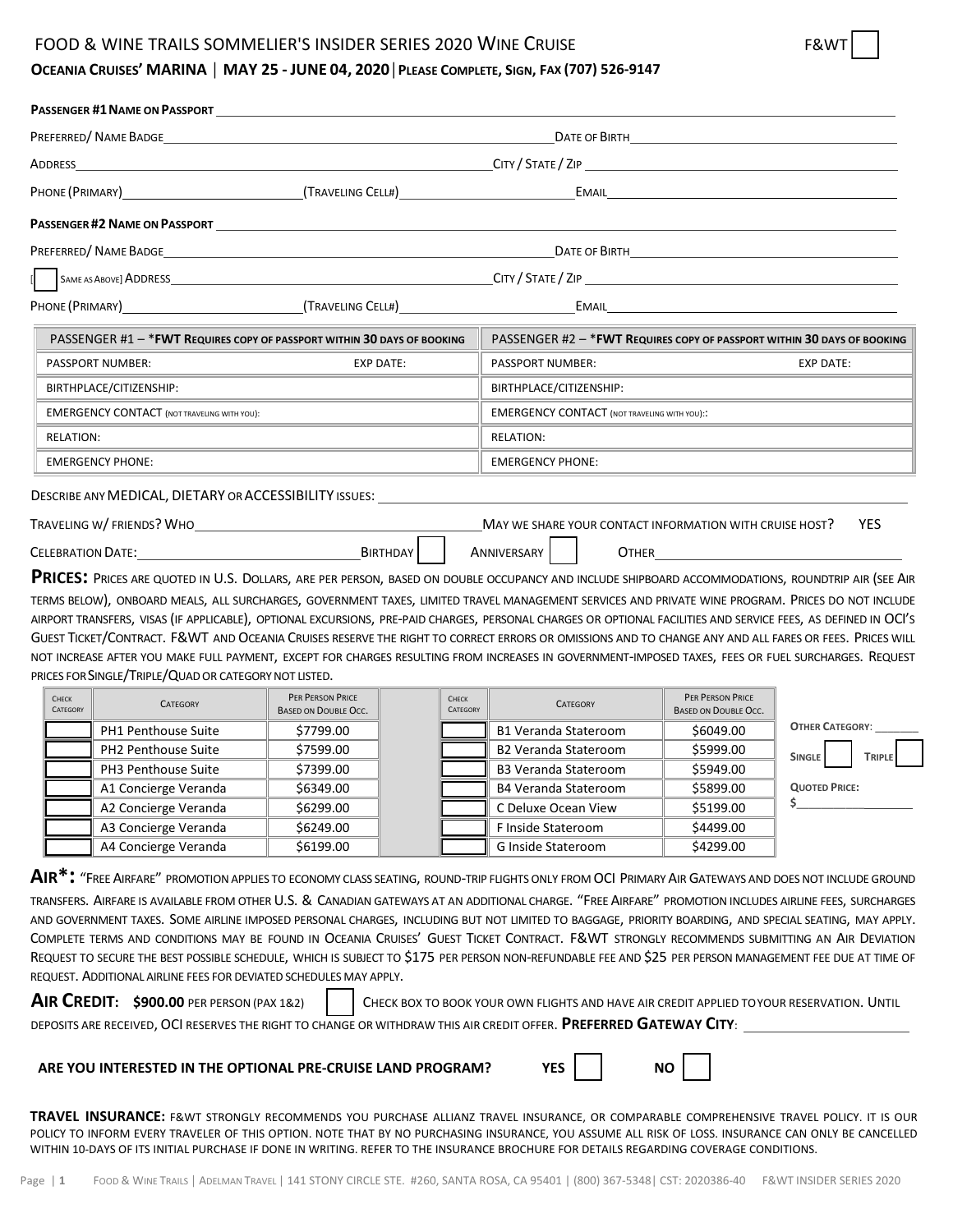| DEPOSITS & PAYMENTS: DEPOSIT DUE AT BOOKING: \$1250.00 PER PASSENGER FOR ALL CABINS EXCEPT VISTA, OCEANIA AND OWNER'S SUITES. PLEASE |  |
|--------------------------------------------------------------------------------------------------------------------------------------|--|
| CALL FOR DEPOSIT AMOUNTS FOR BOOKING SUITES. PAY BY: MASTERCARD / VISA / AMERICAN EXPRESS TOTAL DEPOSIT: S                           |  |

| Credit<br>CARD<br>, NUMBER |  | - VD<br>∟∧r |  | $\mathcal{U}$ |  |
|----------------------------|--|-------------|--|---------------|--|
|----------------------------|--|-------------|--|---------------|--|

**PLEASE FAX TO OUR OFFICES AT (707) 526-9147.** 

\_\_\_\_\_\_\_\_\_\_\_\_\_\_\_\_\_\_\_\_\_\_\_\_\_\_\_\_\_\_\_\_\_\_\_\_\_\_\_\_\_ \_\_\_\_\_\_\_\_\_\_\_\_\_\_\_\_\_\_\_\_\_\_\_\_\_\_\_\_\_\_\_\_\_\_\_\_\_\_\_\_\_\_\_\_\_\_\_\_\_\_\_\_\_\_\_\_\_\_\_\_\_\_\_\_\_\_\_\_

PRINT NAME AS APPEARS ON CREDIT CARD SIGNATURE OR TYPE NAME IN LIEU OF SIGNATURE - (I AUTHORIZE F& WT TRAVEL GROUP/ F& WT TO CHARGE MY CREDIT CARD.)

#### **FINAL PAYMENT DUE ON: JAN 16, 2020** YES, I AUTHORIZE FINAL PAYMENT TO BE AUTOMATICALLY CHARGED ON THIS DATE TO THE CREDIT CARD LISTED ABOVE. NOTE: IF

YOU USE A DEBIT CARD TO PAY THE DEPOSIT, F&WT MAY NOT BE ABLE TO PROCESS YOUR FINAL PAYMENT, AND THEREFORE, REQUIRES AN ALTERNATE PAYMENT METHOD FOR FINAL PAYMENT. IF FINAL PAYMENTS NOT RECEIVED BY THE DATE SPECIFIED ABOVE, YOUR SPACE ON THIS CRUISE WILL BE RELEASED AND APPLICABLE CANCELLATION FEES APPLIED. MANY TRAVEL SUPPLIERS NOW PROCESS CREDIT CARDS INTERNATIONALLY, AND YOUR CREDIT CARD BANK MAY CHARGE A FOREIGN TRANSACTION FEE. PLEASE CONTACT YOUR CREDITCARDISSUERTOSEE IF THIS APPLIES.

## **TERMS & CONDITIONS**

**PAYMENT & CANCELLATION SCHEDULE:** ANY REFUND OR CHANGE REQUESTS RELATING TO THE CRUISE, INCLUDING AIRFARE, MUST BE RECEIVED BY F&WT IN WRITING AND DOCUMENTS RETURNED. CANCELLATION FEES APPLY TO NAME CHANGES. CANCEL FEES CANNOT BE APPLIED OR MOVED TO ANOTHER SAILING. "I AUTHORIZE ADELMAN TRAVEL SYSTEMS INC/ F&WT TO CHARGE MY CREDIT CARD IFI CANCEL THIS BOOKING, PURSUANT TO THE CANCELLATION SCHEDULE AND FEES SET FORTH BELOW":

| <b>OWNER'S, VISTA &amp; OCEANIA SUITES</b> |          |                      |  | ALL OTHER STATEROOM CATEGORIES |          |                         |  |
|--------------------------------------------|----------|----------------------|--|--------------------------------|----------|-------------------------|--|
| <b>FROM</b>                                | τо       | <b>FEE</b>           |  | <b>FROM</b>                    | то       | <b>FEE</b>              |  |
| <b>DATE OF BOOKING</b>                     | 11/18/19 | \$100 PER PERSON     |  | <b>DATE OF BOOKING</b>         | 11/18/19 | <b>\$100 PER PERSON</b> |  |
| 11/19/19                                   | 01/02/20 | \$250 PER PERSON     |  | 11/19/19                       | 01/02/20 | <b>\$250 PER PERSON</b> |  |
| 01/03/20                                   | 01/16/20 | <b>15% FULL FARE</b> |  | 01/03/20                       | 01/16/20 | \$500 PER PERSON        |  |
| 01/17/20                                   | 02/13/20 | 35% FULL FARE        |  | 01/17/20                       | 02/13/20 | 35% FULL FARE           |  |
| 02/14/20                                   | 02/27/20 | 65% FULL FARE        |  | 02/14/20                       | 02/27/20 | 65% FULL FARE           |  |
| 02/28/20                                   |          | 100% FULL FARE       |  | 02/28/20                       |          | 100% FULL FARE          |  |

**TRAVEL REQUIREMENTS:** PASSENGERSMUST PROVIDE PROPERIDENTIFICATIONTOBOARDTHE SHIP. US ANDCANADIANCITIZENSMUST PRESENT A VALIDPASSPORT. (NAMEON ALL CRUISE DOCUMENTS MUST BE THE SAME AS YOUR PASSPORT.) PLEASE VISIT WWW.TRAVEL.STATE.GOV FOR DETAILS. **RESPONSIBILITY:** PASSENGER ACKNOWLEDGES (I) SPONSORING WINERIES ARE RESPONSIBLE FOR THE WINE EDUCATION PROGRAM, WHICH IS NOT CONNECTED IN ANY WAY WITH ADELMAN TRAVEL SYSTEMS INC. / F&WT AND RESERVES THE RIGHT TO SUBSTITUTE PROGRAM ELEMENTS AND PRESENTERS WITHOUT NOTICE; AND (II) OCEANIA CRUISES (OCI) IS RESPONSIBLE FOR THE CRUISE AND RELATED SERVICES, WHICH ALONG WITH ANY INCLUDED FREE AIR FARE, ARE GOVERNED BY OCI'S TERMS AND CONDITIONS AS NOTED IN THEIR CRUISE BROCHURE. **LIMITATION OF**  LIABILITY: IN NO EVENT SHALL ADELMAN TRAVEL SYSTEMS INC. DBA F&WT OR ITS OFFICERS. DIRECTORS, EMPLOYEES AND AFFILIATES BE RESPONSIBLE OR LIABLE TO PASSENGER FOR ANY INJURY, LOSS, OR DAMAGE, DIRECTLY OR INDIRECTLY ARISING FROM, OR ANY INDIRECT, INCIDENTAL, SPECIAL OR CONSEQUENTIAL DAMAGES, INCURRED BY PASSENGER IN CONNECTION WITH (I) THE CRUISE PURCHASED HEREBY, INCLUDING WITHOUT LIMITATION, ANY ASSOCIATED TRANSPORTATION, ACTIVITIES, AND ACCOMMODATIONS, WHETHER PRIOR, DURING, OR AFTER THE CRUISE, (II) ANY ACT, OMISSION, NEGLECT, ACCIDENT, ERROR OR DEFAULT OF THIRD PARTIES, PROVIDING SERVICES IN CONNECTION WITH THE CRUISE, (III) THE ALTERATION OF THE PASSENGER'S ITINERARY, WHEN ADVISABLE OR NECESSARY FOR THE SAFETY AND/OR WELLBEING OF THE PASSENGER(S), (IV) ANY ACT OF TERRORISM, WAR, ACCIDENT, WEATHER OR ANY ACT OF GOD,(V) THE CRUISE PROGRAM CANCELLATION AS PROVIDED BELOW, (V1) ANY CHANGES IN THE DESCRIBED PROGRAM CONTENT OR PRESENTERS. **TERMINATION:** THIS WINE EDUCATION CRUISE PROGRAM REQUIRES A MINIMUM NUMBER OF PARTICIPANTS AND F&WT RESERVES THE RIGHT TO CANCEL THE PROGRAM BEFORE THE FINAL PAYMENT DATE LISTED ABOVE IF SUCH MINIMUM NUMBER IS NOT ACHIEVED. UPON CANCELLATION F&WT WILL ISSUE A FULL REFUND TO YOU AND YOU AGREE F&WT SHALL HAVE NO LIABILITY FOR SUCH CANCELLATION AS PROVIDED FOR ABOVE. PARTICIPANTS ARE ENCOURAGED NOT TO PURCHASE NON-REFUNDABLE AIRLINE TICKETS EARLIER THAN 90 DAYS BEFORE THE TOUR DEPARTURE DATE IN ORDER TO AVOID AIRLINE CANCELLATION PENALTIES. **MISBEHAVIOR:** F&WT RESERVES THE RIGHT TO ASK ANY PERSON TO LEAVE THE WINE EDUCATION GROUP WHO IS ACTING INAPPROPRIATELY AND/OR WHO CANNOT CONTROL HIS OR HER BEHAVIOR, AND IN SUCH CASE PASSENGER AGREES THEY SHALL RECEIVE NO REFUND FOR THE COST OF THE CRUISE AND F&WT SHALL HAVE NO LIABILITY FOR, OR OBLIGATION TO REPLACE, MISSED OR LOST PREPAID TRIP ELEMENTS, NOR RESPONSIBILITY TO PROVIDE RETURN TRANSPORTATION TO ANY PASSENGER LEFT BEHIND. **DISPUTES:** ANY CONTROVERSY, DISPUTE OR CLAIM OF WHATEVER NATURE ARISING OUT OF, INCONNECTIONWITHOR RELATINGTOTHIS CRUISE REGISTRATION FORM OR THE RELATEDPRE/POSTOR SHORE TOURREGISTRATION FORM(S), OR THE INTERPRETATION, MEANING, PERFORMANCE, BREACH OR ENFORCEMENT THEREOF, SHALL BE RESOLVED, AT THE REQUEST OF EITHER PARTY TO THIS CONTRACT, FIRST BY MEDIATION INSANTA ROSA, CALIFORNIA AND IF MEDITATION IS UNSUCCESSFUL BY FINAL AND BINDING ARBITRATION CONDUCTED BEFORE ONE NEUTRAL ARBITRATOR AT A LOCATION DETERMINED BY THE ARBITRATOR IN SANTA ROSA, CALIFORNIA, IN ACCORDANCE WITH THE RULES OF CALIFORNIA CODE OF CIVIL PROCEDURE SECTION 1280 ET. SEQ. ALL DECISIONS OF THE ARBITRATOR SHALL BE FINAL, BINDING, AND CONCLUSIVE ON ALL PARTIES. JUDGMENT MAY BE ENTERED UPON ANY SUCH DECISION IN ACCORDANCE WITH APPLICABLE LAW IN ANY COURT HAVING JURISDICTION THEREOF. THIS CONTRACT INURES TO THE BENEFIT OF, AND IS BINDING ON THE PARTIES AND THEIR RESPECTIVE HEIRS, REPRESENTATIVES AND ASSIGNS. THIS CONTRACT SHALL BE GOVERNED BY, CONSTRUED AND ENFORCED IN ACCORDANCEWITH THE LAWSOF THE STATEOFCALIFORNIA. **PHOTO RELEASE:** I UNDERSTAND AND AGREE THAT WHILE [DESCRIBE DUTIES OR ACTIVITIES], I MAY BE PHOTOGRAPHED AND/OR VIDEOTAPED FOR INTERNAL AND/OR PROMOTIONAL USE. I HEREBY GRANT AND CONVEY TO F&WT ALL RIGHT, TITLE, AND INTEREST, INCLUDING BUT NOT LIMITED TO, ANY ROYALTIES, PROCEEDS, OR OTHER BENEFITS, IN ANY AND ALL SUCH PHOTOGRAPHS OR RECORDINGS, AND CONSENT TO F&WT'S USE OF MY NAME, IMAGE, LIKENESS, AND VOICE IN PERPETUITY, IN ANY MEDIUM OR FORMAT (INCLUDING BUT NOT LIMITED TO BROCHURES, INVITATIONS, BOOKS, NEWSPAPERS, MAGAZINES, TELEVISION, WEBSITES), FOR ANY PUBLICITY WITHOUT FURTHER COMPENSATION OR PERMISSION.

#### **PLEASE SIGN TO ACCEPT THE FOREGOING TERMS AND CONDITIONS OR TYPE NAME IN LIEU OF SIGNATURE:**

\_\_\_\_\_\_\_\_\_\_\_\_\_\_\_\_\_\_\_\_\_\_\_\_\_\_\_\_\_\_\_\_\_\_\_\_\_\_\_ \_\_\_\_\_\_\_\_\_\_\_\_\_\_\_\_\_\_\_\_\_\_\_\_\_\_\_\_\_\_\_\_\_\_\_\_\_\_\_